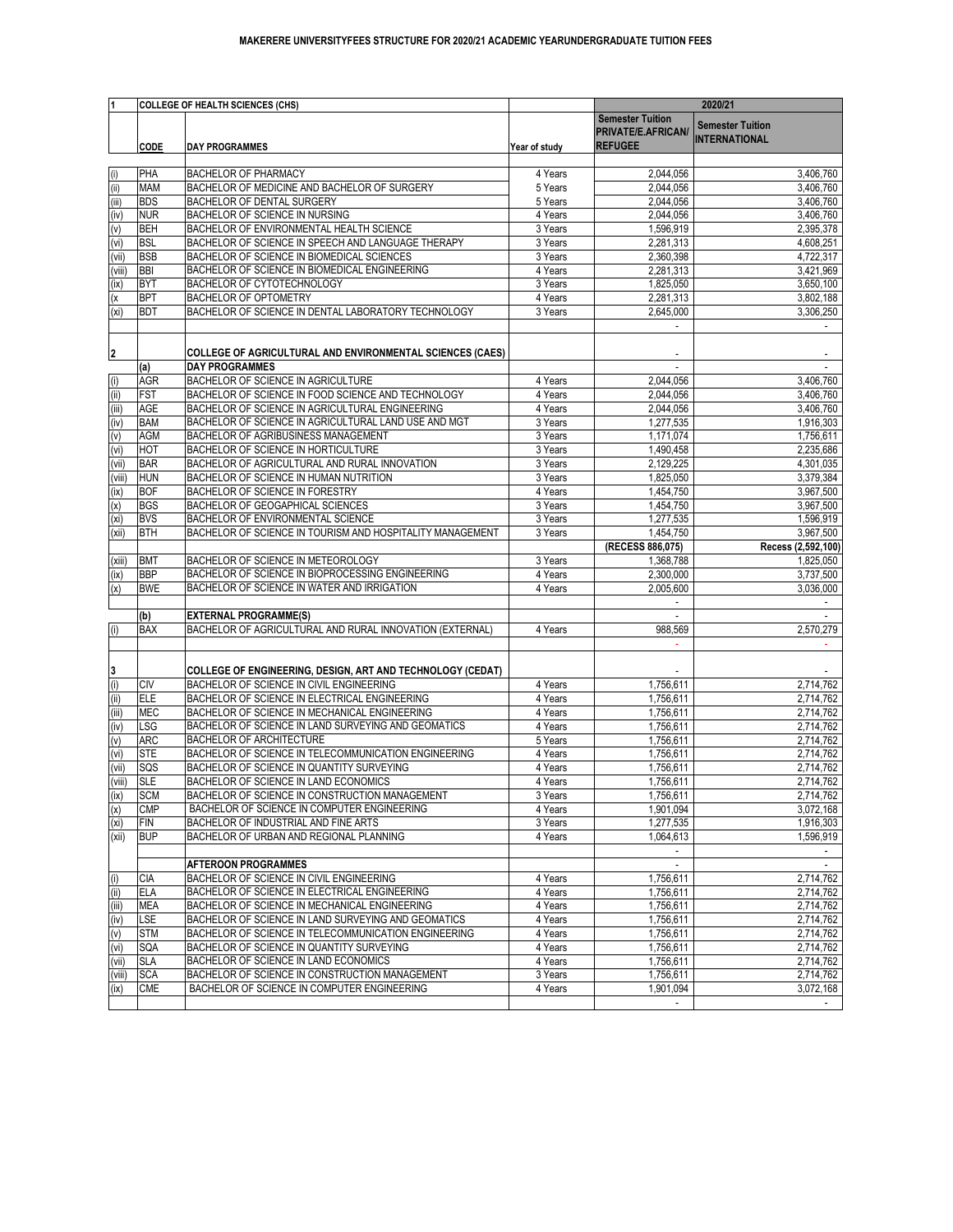|                | <b>CODE</b>              | <b>DAY PROGRAMMES</b>                                                                 | Year of study      | PRIVATE/E.AFRICAN/<br><b>REFUGEE</b> | <b>Semester Tuition</b><br><b>INTERNATIONAL</b> |
|----------------|--------------------------|---------------------------------------------------------------------------------------|--------------------|--------------------------------------|-------------------------------------------------|
|                |                          | COLLEGE OF BUSINESS AND MANAGEMENT SCIENCES (COBAMS)                                  |                    |                                      |                                                 |
| (a)            |                          | <b>DAY PROGRAMMES</b>                                                                 |                    |                                      |                                                 |
| (i)            | <b>STA</b>               | <b>BACHELOR OF STATISTICS</b>                                                         | 3 Years            | ,533,042                             | 4,684,295                                       |
| (i)            | <b>BQE</b>               | BACHELOR OF SCIENCE IN QUANTITATIVE ECONOMICS                                         | 3 Years            | ,596,919                             | 2,810,577                                       |
| (iii)          | <b>BPS</b>               | BACHELOR OF SCIENCE IN POPULATION STUDIES                                             | 3 Years            | 1,064,613                            | 2,342,148                                       |
| (iv)           | <b>SAS</b>               | BACHELOR OF SCIENCE IN ACTUARIAL SCIENCE                                              | 3 Years            | ,596,919                             | 3,747,436                                       |
| (v)            | <b>BBS</b>               | BACHELOR OF SCIENCE IN BUSINESS STATISTICS                                            | 3 Years            | 1,490,458                            | 3,747,436                                       |
| (vi)           | ECO                      | <b>BACHELOR OF ARTS IN ECONOMICS</b>                                                  | 3 Years            | ,596,919                             | 2,235,686                                       |
| (vii)          | DEC                      | BACHELOR OF ARTS IN DEVELOPMENT ECONOMICS                                             | 3 Years            | 1,703,380                            | 2,555,070                                       |
|                |                          | BACHELOR OF COMMERCE (with options: Accounting, Finance &                             |                    |                                      |                                                 |
| (viii)         | <b>COE</b>               | <b>Banking, Marketing and Insurance)</b>                                              | 3 Years            | 1,703,380                            | 2,555,070                                       |
|                |                          | BACHELOR OF BUSINESS ADMINISTRATION (with options: Procurement,                       |                    |                                      |                                                 |
| (ix)           | <b>ADM</b>               | Entrepreneurship, Human Resource Management and International Business)               | 3 Years            | 1,749,006                            | 2,661,531                                       |
| (b)            |                          | <b>EVENING PROGRAMMES</b>                                                             |                    |                                      |                                                 |
| (i)            | <b>ECE</b>               | <b>BACHELOR OF ARTS IN ECONOMICS</b>                                                  | 3 Years            | ,596,919                             | 2,235,686                                       |
| (ii)           | <b>DEE</b>               | BACHELOR OF ARTS IN DEVELOPMENT ECONOMICS                                             | 3 Years            | 1,703,380                            | 2,555,070                                       |
| (iii)          | <b>CEO</b>               | BACHELOR OF COMMERCE (with options: Accounting,                                       | 3 Years            | 1,703,380                            | 2,555,070                                       |
|                |                          | <b>Finance &amp; Banking, Marketing and Insurance)</b>                                |                    |                                      |                                                 |
| (iv)           | <b>ADN</b>               | BACHELOR OF BUSINESS ADMINISTRATION (with options:                                    | 3 Years            | 1,749,006                            | 2,661,531                                       |
|                |                          | Procurement, Entrepreneurship, Human Resource                                         |                    |                                      |                                                 |
|                |                          | <b>Management and International Business)</b>                                         |                    |                                      |                                                 |
|                |                          | <b>Finance &amp; Banking, Marketing and Insurance)</b>                                |                    |                                      |                                                 |
|                |                          |                                                                                       |                    |                                      |                                                 |
|                |                          | <b>COLLEGE OF HUMANITIES AND SOCIAL SCIENCES (CHUSS)</b>                              |                    |                                      |                                                 |
|                |                          | <b>DAY PROGRAMMES</b>                                                                 |                    |                                      |                                                 |
| (a)            | <b>SOC</b>               | BACHELOR OF SOCIAL WORK AND SOCIAL ADMINISTRATION                                     | 3 Years            | ,277,535                             | 1,916,303                                       |
| (i)            | <b>ASS</b>               |                                                                                       | 3 Years            | 1,064,613                            |                                                 |
| (i)            |                          | BACHELOR OF ARTS (SOCIAL SCIENCES)<br>BACHELOR OF JOURNALISM AND COMMUNICATION        |                    |                                      | ,596,919                                        |
| (iii)          | <b>BJC</b>               |                                                                                       | 4 Years            | 1,490,458                            | 1,916,303                                       |
| (iv)           | <b>ARS</b>               | BACHELOR OF ARTS (ARTS)                                                               | 3 Years            | 958,151                              | 1,437,227                                       |
| (v)            | <b>DVS</b>               | <b>BACHELOR OF DEVELOPMENT STUDIES</b>                                                | 3 Years            | 1,064,613                            | ,596,919                                        |
| (vi)           | <b>MUS</b>               | BACHELOR OF ARTS IN MUSIC                                                             | 3 Years            | 1,064,613                            | ,596,919                                        |
| (vii)          | <b>BDF</b>               | BACHELOR OF ARTS IN DRAMA AND FILM                                                    | 3 Years            | 1,064,613                            | 1,596,919                                       |
| (viii)         | <b>BCO</b>               | <b>BACHELOR OF COMMUNITY PSYCHOLOGY</b>                                               | 3 Years            | 1,277,535                            | 1,916,303                                       |
| (ix)           | <b>BIP</b>               | BACHELOR OF INDUSTRIAL AND ORGANISATIONAL PSYCHOLOGY                                  | 3 Years            | 1,277,535                            | 1,916,303                                       |
| (x)            | <b>DPA</b>               | <b>DIPLOMA IN PERFORMING ARTS</b>                                                     | 2 Years            | 532,306                              | 798,459                                         |
| (b)            |                          | <b>EVENING PROGRAMMES</b>                                                             |                    |                                      |                                                 |
|                |                          |                                                                                       |                    |                                      |                                                 |
| (i)            | <b>BJE</b>               | BACHELOR OF JOURNALISM AND COMMUNICATION                                              | 4 Years            | 1,490,458                            | 1,916,303                                       |
| (i)            | <b>DVE</b>               | <b>BACHELOR OF DEVELOPMENT STUDIES</b>                                                | 3 Years            | 1,064,613                            | 1,596,919                                       |
| (iii)          | <b>BEP</b>               | BACHELOR OF COMMUNITY PSYCHOLOGY                                                      | 3 Years            | 1,277,535                            | 1,916,303                                       |
| (iv)           | <b>BOP</b>               | BACHELOR OF INDUSTRIAL AND ORGANISATIONAL PSYCH OLOGY                                 | 3 Years            | 1,277,535                            | 1,916,303                                       |
| (v)            | <b>ASE</b>               | BACHELOR OF ARTS (SOCIAL SCIENCES)                                                    | 3 Years            | 1,064,613                            | 1,596,919                                       |
|                |                          |                                                                                       |                    |                                      |                                                 |
|                |                          |                                                                                       |                    |                                      |                                                 |
| $6\phantom{a}$ |                          | <b>COLLEGE OF EDUCATION AND EXTERNAL STUDIES (CEES)</b>                               |                    |                                      |                                                 |
| (a)            |                          | <b>DAY PROGRAMMES</b>                                                                 |                    |                                      |                                                 |
| (i)            | <b>EDA</b>               | BACHELOR OF ARTS WITH EDUCATION                                                       | 3 Years            | 1,022,028                            | 1,533,042                                       |
|                |                          | BACHELOR OF SCIENCE WITH EDUCATION                                                    |                    |                                      |                                                 |
| (ii)           | <b>EDP</b>               | - (i) PHYSICAL                                                                        | 3 Years            | 1,022,028                            | 1,533,042                                       |
| (iii)          | <b>EDB</b>               | - (ii) BIOLOGICAL                                                                     | 3 Years            | 1,022,028                            | 1,533,042                                       |
| (iv)           | <b>EEC</b>               | - (iii) ECONOMICS                                                                     | 3 Years            | 1,022,028                            | 1,533,042                                       |
| (v)            | <b>BAC</b>               | BACHELOR OF ADULT AND COMMUNITY EDUCATION                                             | 3 Years            | 1,064,613                            | 1,596,919                                       |
| (b)            |                          | <b>EVENING PROGRAMME(S)</b>                                                           |                    |                                      |                                                 |
|                | <b>BCE</b>               | BACHELOR OF ADULT AND COMMUNITY EDUCATION                                             | 3 Years            | 1,064,613                            | 1,596,919                                       |
| (i)            |                          |                                                                                       |                    |                                      |                                                 |
|                |                          |                                                                                       |                    |                                      |                                                 |
| (c)            |                          | <b>EXTERNAL PROGRAMMES</b>                                                            |                    |                                      |                                                 |
| (i)            | <b>BED</b>               | <b>BACHELOR OF EDUCATION (BED - for Practising Dip. Holder Teachers only</b>          | 3 Years            | 608,350                              | 2,150,517                                       |
| (i)            | <b>COX</b>               | <b>BACHELOR OF COMMERCE</b>                                                           | 4 Years            | 760,438                              | 1,720,414                                       |
| (iii)<br>(iv)  | <b>SCX</b><br><b>BYW</b> | <b>BACHELOR OF SCIENCE (EXTERNAL)</b><br><b>BACHELOR OF YOUTH IN DEVELOPMENT WORK</b> | 4 Years<br>4 Years | 608,350<br>,596,919                  | 1,935,466<br>3,193,838                          |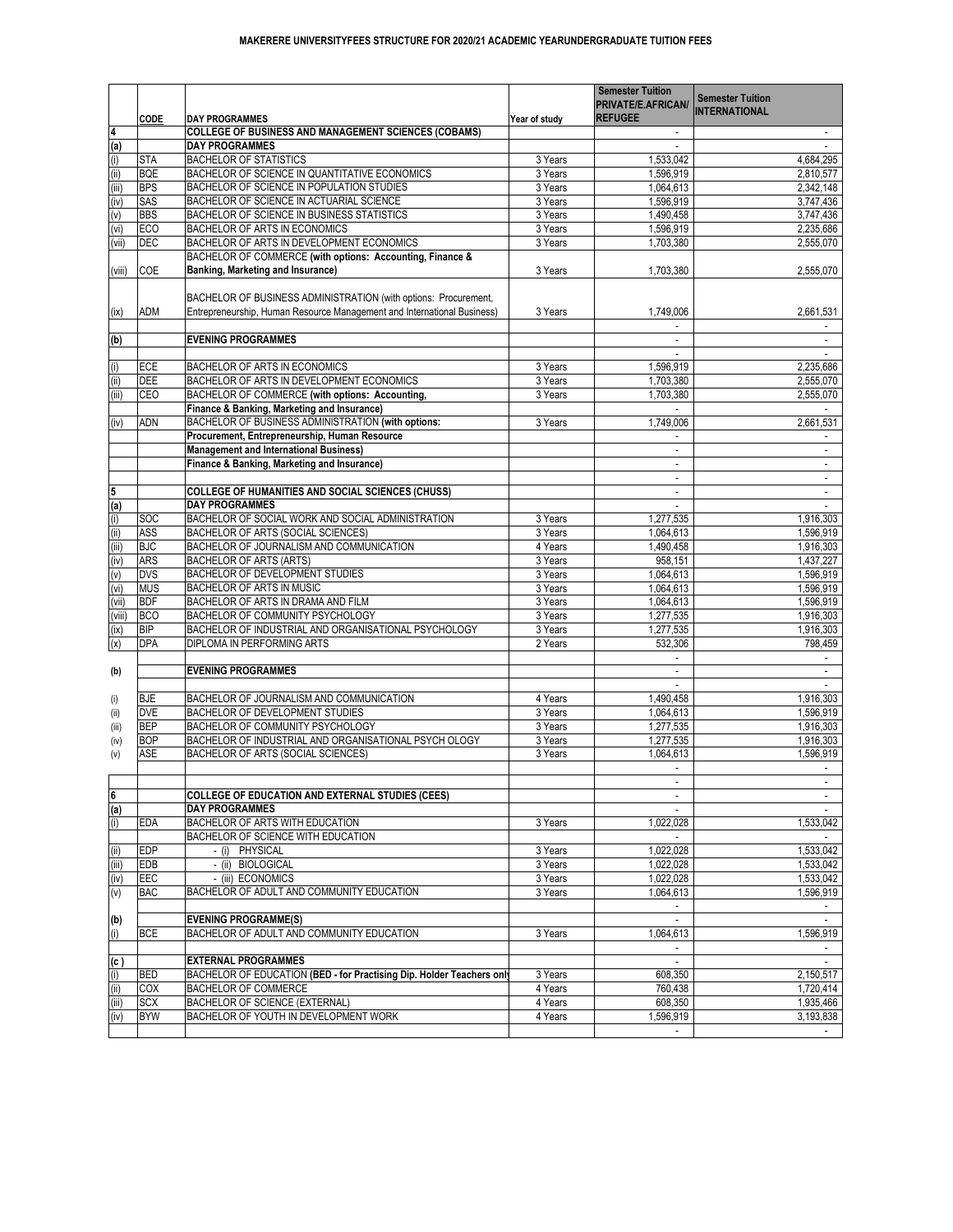| <b>INTERNATIONAL</b><br><b>REFUGEE</b><br><b>CODE</b><br><b>DAY PROGRAMMES</b><br>Year of study<br>$\overline{7}$<br><b>COLLEGE OF NATURAL SCIENCES (CONAS)</b><br>(i)<br><b>BIC</b><br><b>BACHELOR OF SCIENCE IN INDUSTRIAL CHEMISTRY</b><br>3 Years<br>1,277,535<br>1,724,672<br>(i)<br><b>BFS</b><br>BACHELOR OF SCIENCE IN FISHERIES AND AQUACULTURE<br>3 Years<br>1,916,303<br>1,277,535<br>(iii)<br><b>BSP</b><br><b>BACHELOR OF SPORTS SCIENCE</b><br>3 Years<br>1,916,303<br>1,277,535<br>(iv)<br><b>BACHELOR OF SCIENCE - BIOLOGICAL</b><br><b>SCB</b><br>1,916,303<br>1,149,782<br>3 Years<br><b>SCP</b><br>(v)<br><b>BACHELOR OF SCIENCE - PHYSICAL</b><br>1,916,303<br>1,149,782<br>3 Years<br>(vi)<br><b>BACHELOR OF SCIENCE - ECONOMICS</b><br><b>SEC</b><br>1,916,303<br>3 Years<br>1,149,782<br><b>BPG</b><br>BACHELOR OF SCIENCE IN PETROLEUM GEOSCIENCE & PRODUCTION<br>1,977,138<br>2,150,517<br>4 Years<br>(vii)<br><b>BCB</b><br>(viii)<br>BACHELOR OF SCIENCE IN CONSERVATION BIOLOGY<br>1,149,782<br>4,608,251<br>3 Years<br>(ix)<br><b>BBT</b><br>BACHELOR OF SCIENCE IN BIOTECHNOLOGY<br>3 Years<br>1,825,050<br>2,737,575<br>8<br><b>COLLEGE OF COMPUTING AND INFORMATION SCIENCES (COCIS)</b><br>$\frac{(\mathsf{a})}{(\mathsf{i})}$<br><b>DAY PROGRAMMES</b><br><b>CSC</b><br><b>BACHELOR OF SCIENCE IN COMPUTER SCIENCE</b><br>3 Years<br>1,916,303<br>2,874,454<br>(i)<br><b>IST</b><br>BACHELOR OF INFORMATION SYSTEMS AND TECHNOLOGY<br>3 Years<br>2,116,000<br>3,107,875<br>(iii)<br><b>BSW</b><br>BACHELOR OF SCIENCE IN SOFTWARE ENGINEERING<br>1,977,138<br>3,840,209<br>4 Years<br>(vi)<br>LIS<br><b>BACHELOR OF LIBRARY AND INFORMATION SCIENCE</b><br>1,596,919<br>3 Years<br>2,555,070<br>(v)<br><b>BACHELOR OF RECORDS AND ARCHIVES MANAGEMENT</b><br><b>BRA</b><br>3 Years<br>1,596,919<br>3,072,168<br>(b)<br><b>EVENING PROGRAMMES</b><br>(i)<br><b>CSE</b><br><b>BACHELOR OF SCIENCE IN COMPUTER SCIENCE</b><br>3 Years<br>1,916,303<br>2,874,454<br>(i)<br><b>BSI</b><br>BACHELOR OF INFORMATION SYSTEMS AND TECHNOLOGY<br>3,107,875<br>3 Years<br>2,116,000<br>(iii)<br><b>SSE</b><br>3,840,210<br>BACHELOR OF SCIENCE IN SOFTWARE ENGINEERING<br>4 Years<br>1,977,138<br>(iv)<br><b>BLE</b><br><b>BACHELOR OF LIBRARY AND INFORMATION SCIENCE</b><br>2,555,070<br>3 Years<br>1,596,919<br>(v)<br><b>BRE</b><br>BACHELOR OF RECORDS AND ARCHIVES MANAGEMENT<br>1,596,919<br>3 Years<br>3,072,168<br>(a)<br>DAY PROGRAMME(S)<br><b>SCHOOL OF LAW</b><br>(i)<br><b>BACHELOR OF LAWS</b><br>1,916,303<br>2,459,255<br><b>LAW</b><br>4 Years<br>(b)<br><b>EVENING PROGRAMME(S)</b><br>(ii)<br><b>LAE</b><br><b>BACHELOR OF LAWS</b><br>1,916,303<br>2,459,255<br>4 Years<br>COLLEGE OF VETERINARY MEDICINE, ANIMAL RESOURCES AND<br><b>BIOSECURITY (VET)</b><br>10<br>(a)<br><b>DAY PROGRAMMES</b><br>(i)<br><b>VET</b><br>BACHELOR OF VETERINARY MEDICINE<br>5 Years<br>3,406,760<br>2,044,056<br>(i)<br><b>WHM</b><br>BACHELOR OF SCIENCE IN WILDLIFE HEALTH AND MGT.<br>2,235,686<br>3 Years<br>1,490,458<br>(iii)<br>BACHELOR OF BIOMEDICAL LABORATORY TECHNOLOGY<br><b>MLT</b><br>1,192,366<br>3 Years<br>3,041,750<br>(vi)<br><b>BAP</b><br>BACHELOR OF ANIMAL PRODUCTION TECHNOLOGY AND MGT<br>2,395,378<br>1,596,919<br>3 Years<br>(b)<br><b>EVENING PROGRAMME(S)</b><br>(i)<br>BACHELOR OF BIOMEDICAL LABORATORY TECHNOLOGY<br><b>BLT</b><br>3 Years<br>1,192,366<br>3,041,750<br>(c)<br>AFRISA - SPEDA - COVAB PROGRAMMES (DAY)<br>(i)<br><b>BLB</b><br>BACHELOR OF INDUSTRIAL LIVESTOCK AND BUSINESS<br>3 Years<br>1,917,625<br>1,322,500<br>(WITH OPTIONS FOR SPECIALIZATION IN YEAR TWO)<br>Dairy Industry & Business<br>(i)<br>(ii)<br>Poultry Industry & Business<br>$\blacksquare$<br>(iii)<br>Feed Industry & Business<br>$\blacksquare$<br>$\sim$<br>Leather Industry & Business<br>(iv)<br>$\blacksquare$<br>Commercial Insects & Wildlife Insutry<br>(v)<br>$\blacksquare$<br>(vi)<br>Ranching & Meat Industry<br>$\blacksquare$<br>$\blacksquare$<br> 11<br><b>UP-COUNTRY CAMPUS (JINJA - MAKERERE)</b><br><b>DAY PROGRAMMES</b><br><u>(a)</u><br>(i)<br>CSJ<br>BACHELOR SCIENCE IN COMPUTER SCIENCE<br>1,916,303<br>3 Years<br>2,874,454<br>(i)<br><b>BSJ</b><br>BACHELOR OF INFORMATION SYSTEMS AND TECHNOLOGY<br>2,116,000<br>3,041,750<br>3 Years<br><b>DVJ</b><br>(iii)<br><b>BACHELOR OF DEVELOPMENT STUDIES</b><br>1,064,613<br>1,596,919<br>3 Years<br>(iv)<br><b>BHJ</b><br>BACHELOR OF SCIENCE IN TOURISM AND HOSPITALITY MANAGEMENT<br>3,967,500<br>3 Years<br>1,454,750<br>(RECESS 886,075)<br>Recess (2,592,100)<br><b>BACHELOR OF BUSINESS ADMINISTRATION</b><br>3 Years<br>(v)<br><b>ADJ</b><br>1,749,006<br>2,661,531<br>COJ<br>(vi)<br>1,703,380<br><b>BACHELOR OF COMMERCE</b><br>3 Years<br>2,555,070<br>(vii)<br><b>IECJ</b><br>BACHELOR OF ARTS IN ECONOMICS<br>1,596,919<br>2,235,686<br>3 Years<br>(viii)<br>DEJ<br>BACHELOR OF ARTS IN DEVELOPMENT ECONOMICS<br>1,703,380<br>2,555,070<br>3 Years |  |  | <b>Semester Tuition</b>   | <b>Semester Tuition</b> |
|-------------------------------------------------------------------------------------------------------------------------------------------------------------------------------------------------------------------------------------------------------------------------------------------------------------------------------------------------------------------------------------------------------------------------------------------------------------------------------------------------------------------------------------------------------------------------------------------------------------------------------------------------------------------------------------------------------------------------------------------------------------------------------------------------------------------------------------------------------------------------------------------------------------------------------------------------------------------------------------------------------------------------------------------------------------------------------------------------------------------------------------------------------------------------------------------------------------------------------------------------------------------------------------------------------------------------------------------------------------------------------------------------------------------------------------------------------------------------------------------------------------------------------------------------------------------------------------------------------------------------------------------------------------------------------------------------------------------------------------------------------------------------------------------------------------------------------------------------------------------------------------------------------------------------------------------------------------------------------------------------------------------------------------------------------------------------------------------------------------------------------------------------------------------------------------------------------------------------------------------------------------------------------------------------------------------------------------------------------------------------------------------------------------------------------------------------------------------------------------------------------------------------------------------------------------------------------------------------------------------------------------------------------------------------------------------------------------------------------------------------------------------------------------------------------------------------------------------------------------------------------------------------------------------------------------------------------------------------------------------------------------------------------------------------------------------------------------------------------------------------------------------------------------------------------------------------------------------------------------------------------------------------------------------------------------------------------------------------------------------------------------------------------------------------------------------------------------------------------------------------------------------------------------------------------------------------------------------------------------------------------------------------------------------------------------------------------------------------------------------------------------------------------------------------------------------------------------------------------------------------------------------------------------------------------------------------------------------------------------------------------------------------------------------------------------------------------------------------------------------------------------------------------------------------------------------------------------------------------------------------------------------------------------------------------------------------------------------------------------------------------------------------------------------------------------------------------------------------------------------------------------------------------------------------------------------------------------------------------------------------------------------------------------------------------------------------------------------------------------------------------------------------------------------------------------------------------------------------------------------------------------------------------------------------------------------------------------------------------------------|--|--|---------------------------|-------------------------|
|                                                                                                                                                                                                                                                                                                                                                                                                                                                                                                                                                                                                                                                                                                                                                                                                                                                                                                                                                                                                                                                                                                                                                                                                                                                                                                                                                                                                                                                                                                                                                                                                                                                                                                                                                                                                                                                                                                                                                                                                                                                                                                                                                                                                                                                                                                                                                                                                                                                                                                                                                                                                                                                                                                                                                                                                                                                                                                                                                                                                                                                                                                                                                                                                                                                                                                                                                                                                                                                                                                                                                                                                                                                                                                                                                                                                                                                                                                                                                                                                                                                                                                                                                                                                                                                                                                                                                                                                                                                                                                                                                                                                                                                                                                                                                                                                                                                                                                                                                                                           |  |  | <b>PRIVATE/E.AFRICAN/</b> |                         |
|                                                                                                                                                                                                                                                                                                                                                                                                                                                                                                                                                                                                                                                                                                                                                                                                                                                                                                                                                                                                                                                                                                                                                                                                                                                                                                                                                                                                                                                                                                                                                                                                                                                                                                                                                                                                                                                                                                                                                                                                                                                                                                                                                                                                                                                                                                                                                                                                                                                                                                                                                                                                                                                                                                                                                                                                                                                                                                                                                                                                                                                                                                                                                                                                                                                                                                                                                                                                                                                                                                                                                                                                                                                                                                                                                                                                                                                                                                                                                                                                                                                                                                                                                                                                                                                                                                                                                                                                                                                                                                                                                                                                                                                                                                                                                                                                                                                                                                                                                                                           |  |  |                           |                         |
|                                                                                                                                                                                                                                                                                                                                                                                                                                                                                                                                                                                                                                                                                                                                                                                                                                                                                                                                                                                                                                                                                                                                                                                                                                                                                                                                                                                                                                                                                                                                                                                                                                                                                                                                                                                                                                                                                                                                                                                                                                                                                                                                                                                                                                                                                                                                                                                                                                                                                                                                                                                                                                                                                                                                                                                                                                                                                                                                                                                                                                                                                                                                                                                                                                                                                                                                                                                                                                                                                                                                                                                                                                                                                                                                                                                                                                                                                                                                                                                                                                                                                                                                                                                                                                                                                                                                                                                                                                                                                                                                                                                                                                                                                                                                                                                                                                                                                                                                                                                           |  |  |                           |                         |
|                                                                                                                                                                                                                                                                                                                                                                                                                                                                                                                                                                                                                                                                                                                                                                                                                                                                                                                                                                                                                                                                                                                                                                                                                                                                                                                                                                                                                                                                                                                                                                                                                                                                                                                                                                                                                                                                                                                                                                                                                                                                                                                                                                                                                                                                                                                                                                                                                                                                                                                                                                                                                                                                                                                                                                                                                                                                                                                                                                                                                                                                                                                                                                                                                                                                                                                                                                                                                                                                                                                                                                                                                                                                                                                                                                                                                                                                                                                                                                                                                                                                                                                                                                                                                                                                                                                                                                                                                                                                                                                                                                                                                                                                                                                                                                                                                                                                                                                                                                                           |  |  |                           |                         |
|                                                                                                                                                                                                                                                                                                                                                                                                                                                                                                                                                                                                                                                                                                                                                                                                                                                                                                                                                                                                                                                                                                                                                                                                                                                                                                                                                                                                                                                                                                                                                                                                                                                                                                                                                                                                                                                                                                                                                                                                                                                                                                                                                                                                                                                                                                                                                                                                                                                                                                                                                                                                                                                                                                                                                                                                                                                                                                                                                                                                                                                                                                                                                                                                                                                                                                                                                                                                                                                                                                                                                                                                                                                                                                                                                                                                                                                                                                                                                                                                                                                                                                                                                                                                                                                                                                                                                                                                                                                                                                                                                                                                                                                                                                                                                                                                                                                                                                                                                                                           |  |  |                           |                         |
|                                                                                                                                                                                                                                                                                                                                                                                                                                                                                                                                                                                                                                                                                                                                                                                                                                                                                                                                                                                                                                                                                                                                                                                                                                                                                                                                                                                                                                                                                                                                                                                                                                                                                                                                                                                                                                                                                                                                                                                                                                                                                                                                                                                                                                                                                                                                                                                                                                                                                                                                                                                                                                                                                                                                                                                                                                                                                                                                                                                                                                                                                                                                                                                                                                                                                                                                                                                                                                                                                                                                                                                                                                                                                                                                                                                                                                                                                                                                                                                                                                                                                                                                                                                                                                                                                                                                                                                                                                                                                                                                                                                                                                                                                                                                                                                                                                                                                                                                                                                           |  |  |                           |                         |
|                                                                                                                                                                                                                                                                                                                                                                                                                                                                                                                                                                                                                                                                                                                                                                                                                                                                                                                                                                                                                                                                                                                                                                                                                                                                                                                                                                                                                                                                                                                                                                                                                                                                                                                                                                                                                                                                                                                                                                                                                                                                                                                                                                                                                                                                                                                                                                                                                                                                                                                                                                                                                                                                                                                                                                                                                                                                                                                                                                                                                                                                                                                                                                                                                                                                                                                                                                                                                                                                                                                                                                                                                                                                                                                                                                                                                                                                                                                                                                                                                                                                                                                                                                                                                                                                                                                                                                                                                                                                                                                                                                                                                                                                                                                                                                                                                                                                                                                                                                                           |  |  |                           |                         |
|                                                                                                                                                                                                                                                                                                                                                                                                                                                                                                                                                                                                                                                                                                                                                                                                                                                                                                                                                                                                                                                                                                                                                                                                                                                                                                                                                                                                                                                                                                                                                                                                                                                                                                                                                                                                                                                                                                                                                                                                                                                                                                                                                                                                                                                                                                                                                                                                                                                                                                                                                                                                                                                                                                                                                                                                                                                                                                                                                                                                                                                                                                                                                                                                                                                                                                                                                                                                                                                                                                                                                                                                                                                                                                                                                                                                                                                                                                                                                                                                                                                                                                                                                                                                                                                                                                                                                                                                                                                                                                                                                                                                                                                                                                                                                                                                                                                                                                                                                                                           |  |  |                           |                         |
|                                                                                                                                                                                                                                                                                                                                                                                                                                                                                                                                                                                                                                                                                                                                                                                                                                                                                                                                                                                                                                                                                                                                                                                                                                                                                                                                                                                                                                                                                                                                                                                                                                                                                                                                                                                                                                                                                                                                                                                                                                                                                                                                                                                                                                                                                                                                                                                                                                                                                                                                                                                                                                                                                                                                                                                                                                                                                                                                                                                                                                                                                                                                                                                                                                                                                                                                                                                                                                                                                                                                                                                                                                                                                                                                                                                                                                                                                                                                                                                                                                                                                                                                                                                                                                                                                                                                                                                                                                                                                                                                                                                                                                                                                                                                                                                                                                                                                                                                                                                           |  |  |                           |                         |
|                                                                                                                                                                                                                                                                                                                                                                                                                                                                                                                                                                                                                                                                                                                                                                                                                                                                                                                                                                                                                                                                                                                                                                                                                                                                                                                                                                                                                                                                                                                                                                                                                                                                                                                                                                                                                                                                                                                                                                                                                                                                                                                                                                                                                                                                                                                                                                                                                                                                                                                                                                                                                                                                                                                                                                                                                                                                                                                                                                                                                                                                                                                                                                                                                                                                                                                                                                                                                                                                                                                                                                                                                                                                                                                                                                                                                                                                                                                                                                                                                                                                                                                                                                                                                                                                                                                                                                                                                                                                                                                                                                                                                                                                                                                                                                                                                                                                                                                                                                                           |  |  |                           |                         |
|                                                                                                                                                                                                                                                                                                                                                                                                                                                                                                                                                                                                                                                                                                                                                                                                                                                                                                                                                                                                                                                                                                                                                                                                                                                                                                                                                                                                                                                                                                                                                                                                                                                                                                                                                                                                                                                                                                                                                                                                                                                                                                                                                                                                                                                                                                                                                                                                                                                                                                                                                                                                                                                                                                                                                                                                                                                                                                                                                                                                                                                                                                                                                                                                                                                                                                                                                                                                                                                                                                                                                                                                                                                                                                                                                                                                                                                                                                                                                                                                                                                                                                                                                                                                                                                                                                                                                                                                                                                                                                                                                                                                                                                                                                                                                                                                                                                                                                                                                                                           |  |  |                           |                         |
|                                                                                                                                                                                                                                                                                                                                                                                                                                                                                                                                                                                                                                                                                                                                                                                                                                                                                                                                                                                                                                                                                                                                                                                                                                                                                                                                                                                                                                                                                                                                                                                                                                                                                                                                                                                                                                                                                                                                                                                                                                                                                                                                                                                                                                                                                                                                                                                                                                                                                                                                                                                                                                                                                                                                                                                                                                                                                                                                                                                                                                                                                                                                                                                                                                                                                                                                                                                                                                                                                                                                                                                                                                                                                                                                                                                                                                                                                                                                                                                                                                                                                                                                                                                                                                                                                                                                                                                                                                                                                                                                                                                                                                                                                                                                                                                                                                                                                                                                                                                           |  |  |                           |                         |
|                                                                                                                                                                                                                                                                                                                                                                                                                                                                                                                                                                                                                                                                                                                                                                                                                                                                                                                                                                                                                                                                                                                                                                                                                                                                                                                                                                                                                                                                                                                                                                                                                                                                                                                                                                                                                                                                                                                                                                                                                                                                                                                                                                                                                                                                                                                                                                                                                                                                                                                                                                                                                                                                                                                                                                                                                                                                                                                                                                                                                                                                                                                                                                                                                                                                                                                                                                                                                                                                                                                                                                                                                                                                                                                                                                                                                                                                                                                                                                                                                                                                                                                                                                                                                                                                                                                                                                                                                                                                                                                                                                                                                                                                                                                                                                                                                                                                                                                                                                                           |  |  |                           |                         |
|                                                                                                                                                                                                                                                                                                                                                                                                                                                                                                                                                                                                                                                                                                                                                                                                                                                                                                                                                                                                                                                                                                                                                                                                                                                                                                                                                                                                                                                                                                                                                                                                                                                                                                                                                                                                                                                                                                                                                                                                                                                                                                                                                                                                                                                                                                                                                                                                                                                                                                                                                                                                                                                                                                                                                                                                                                                                                                                                                                                                                                                                                                                                                                                                                                                                                                                                                                                                                                                                                                                                                                                                                                                                                                                                                                                                                                                                                                                                                                                                                                                                                                                                                                                                                                                                                                                                                                                                                                                                                                                                                                                                                                                                                                                                                                                                                                                                                                                                                                                           |  |  |                           |                         |
|                                                                                                                                                                                                                                                                                                                                                                                                                                                                                                                                                                                                                                                                                                                                                                                                                                                                                                                                                                                                                                                                                                                                                                                                                                                                                                                                                                                                                                                                                                                                                                                                                                                                                                                                                                                                                                                                                                                                                                                                                                                                                                                                                                                                                                                                                                                                                                                                                                                                                                                                                                                                                                                                                                                                                                                                                                                                                                                                                                                                                                                                                                                                                                                                                                                                                                                                                                                                                                                                                                                                                                                                                                                                                                                                                                                                                                                                                                                                                                                                                                                                                                                                                                                                                                                                                                                                                                                                                                                                                                                                                                                                                                                                                                                                                                                                                                                                                                                                                                                           |  |  |                           |                         |
|                                                                                                                                                                                                                                                                                                                                                                                                                                                                                                                                                                                                                                                                                                                                                                                                                                                                                                                                                                                                                                                                                                                                                                                                                                                                                                                                                                                                                                                                                                                                                                                                                                                                                                                                                                                                                                                                                                                                                                                                                                                                                                                                                                                                                                                                                                                                                                                                                                                                                                                                                                                                                                                                                                                                                                                                                                                                                                                                                                                                                                                                                                                                                                                                                                                                                                                                                                                                                                                                                                                                                                                                                                                                                                                                                                                                                                                                                                                                                                                                                                                                                                                                                                                                                                                                                                                                                                                                                                                                                                                                                                                                                                                                                                                                                                                                                                                                                                                                                                                           |  |  |                           |                         |
|                                                                                                                                                                                                                                                                                                                                                                                                                                                                                                                                                                                                                                                                                                                                                                                                                                                                                                                                                                                                                                                                                                                                                                                                                                                                                                                                                                                                                                                                                                                                                                                                                                                                                                                                                                                                                                                                                                                                                                                                                                                                                                                                                                                                                                                                                                                                                                                                                                                                                                                                                                                                                                                                                                                                                                                                                                                                                                                                                                                                                                                                                                                                                                                                                                                                                                                                                                                                                                                                                                                                                                                                                                                                                                                                                                                                                                                                                                                                                                                                                                                                                                                                                                                                                                                                                                                                                                                                                                                                                                                                                                                                                                                                                                                                                                                                                                                                                                                                                                                           |  |  |                           |                         |
|                                                                                                                                                                                                                                                                                                                                                                                                                                                                                                                                                                                                                                                                                                                                                                                                                                                                                                                                                                                                                                                                                                                                                                                                                                                                                                                                                                                                                                                                                                                                                                                                                                                                                                                                                                                                                                                                                                                                                                                                                                                                                                                                                                                                                                                                                                                                                                                                                                                                                                                                                                                                                                                                                                                                                                                                                                                                                                                                                                                                                                                                                                                                                                                                                                                                                                                                                                                                                                                                                                                                                                                                                                                                                                                                                                                                                                                                                                                                                                                                                                                                                                                                                                                                                                                                                                                                                                                                                                                                                                                                                                                                                                                                                                                                                                                                                                                                                                                                                                                           |  |  |                           |                         |
|                                                                                                                                                                                                                                                                                                                                                                                                                                                                                                                                                                                                                                                                                                                                                                                                                                                                                                                                                                                                                                                                                                                                                                                                                                                                                                                                                                                                                                                                                                                                                                                                                                                                                                                                                                                                                                                                                                                                                                                                                                                                                                                                                                                                                                                                                                                                                                                                                                                                                                                                                                                                                                                                                                                                                                                                                                                                                                                                                                                                                                                                                                                                                                                                                                                                                                                                                                                                                                                                                                                                                                                                                                                                                                                                                                                                                                                                                                                                                                                                                                                                                                                                                                                                                                                                                                                                                                                                                                                                                                                                                                                                                                                                                                                                                                                                                                                                                                                                                                                           |  |  |                           |                         |
|                                                                                                                                                                                                                                                                                                                                                                                                                                                                                                                                                                                                                                                                                                                                                                                                                                                                                                                                                                                                                                                                                                                                                                                                                                                                                                                                                                                                                                                                                                                                                                                                                                                                                                                                                                                                                                                                                                                                                                                                                                                                                                                                                                                                                                                                                                                                                                                                                                                                                                                                                                                                                                                                                                                                                                                                                                                                                                                                                                                                                                                                                                                                                                                                                                                                                                                                                                                                                                                                                                                                                                                                                                                                                                                                                                                                                                                                                                                                                                                                                                                                                                                                                                                                                                                                                                                                                                                                                                                                                                                                                                                                                                                                                                                                                                                                                                                                                                                                                                                           |  |  |                           |                         |
|                                                                                                                                                                                                                                                                                                                                                                                                                                                                                                                                                                                                                                                                                                                                                                                                                                                                                                                                                                                                                                                                                                                                                                                                                                                                                                                                                                                                                                                                                                                                                                                                                                                                                                                                                                                                                                                                                                                                                                                                                                                                                                                                                                                                                                                                                                                                                                                                                                                                                                                                                                                                                                                                                                                                                                                                                                                                                                                                                                                                                                                                                                                                                                                                                                                                                                                                                                                                                                                                                                                                                                                                                                                                                                                                                                                                                                                                                                                                                                                                                                                                                                                                                                                                                                                                                                                                                                                                                                                                                                                                                                                                                                                                                                                                                                                                                                                                                                                                                                                           |  |  |                           |                         |
|                                                                                                                                                                                                                                                                                                                                                                                                                                                                                                                                                                                                                                                                                                                                                                                                                                                                                                                                                                                                                                                                                                                                                                                                                                                                                                                                                                                                                                                                                                                                                                                                                                                                                                                                                                                                                                                                                                                                                                                                                                                                                                                                                                                                                                                                                                                                                                                                                                                                                                                                                                                                                                                                                                                                                                                                                                                                                                                                                                                                                                                                                                                                                                                                                                                                                                                                                                                                                                                                                                                                                                                                                                                                                                                                                                                                                                                                                                                                                                                                                                                                                                                                                                                                                                                                                                                                                                                                                                                                                                                                                                                                                                                                                                                                                                                                                                                                                                                                                                                           |  |  |                           |                         |
|                                                                                                                                                                                                                                                                                                                                                                                                                                                                                                                                                                                                                                                                                                                                                                                                                                                                                                                                                                                                                                                                                                                                                                                                                                                                                                                                                                                                                                                                                                                                                                                                                                                                                                                                                                                                                                                                                                                                                                                                                                                                                                                                                                                                                                                                                                                                                                                                                                                                                                                                                                                                                                                                                                                                                                                                                                                                                                                                                                                                                                                                                                                                                                                                                                                                                                                                                                                                                                                                                                                                                                                                                                                                                                                                                                                                                                                                                                                                                                                                                                                                                                                                                                                                                                                                                                                                                                                                                                                                                                                                                                                                                                                                                                                                                                                                                                                                                                                                                                                           |  |  |                           |                         |
|                                                                                                                                                                                                                                                                                                                                                                                                                                                                                                                                                                                                                                                                                                                                                                                                                                                                                                                                                                                                                                                                                                                                                                                                                                                                                                                                                                                                                                                                                                                                                                                                                                                                                                                                                                                                                                                                                                                                                                                                                                                                                                                                                                                                                                                                                                                                                                                                                                                                                                                                                                                                                                                                                                                                                                                                                                                                                                                                                                                                                                                                                                                                                                                                                                                                                                                                                                                                                                                                                                                                                                                                                                                                                                                                                                                                                                                                                                                                                                                                                                                                                                                                                                                                                                                                                                                                                                                                                                                                                                                                                                                                                                                                                                                                                                                                                                                                                                                                                                                           |  |  |                           |                         |
|                                                                                                                                                                                                                                                                                                                                                                                                                                                                                                                                                                                                                                                                                                                                                                                                                                                                                                                                                                                                                                                                                                                                                                                                                                                                                                                                                                                                                                                                                                                                                                                                                                                                                                                                                                                                                                                                                                                                                                                                                                                                                                                                                                                                                                                                                                                                                                                                                                                                                                                                                                                                                                                                                                                                                                                                                                                                                                                                                                                                                                                                                                                                                                                                                                                                                                                                                                                                                                                                                                                                                                                                                                                                                                                                                                                                                                                                                                                                                                                                                                                                                                                                                                                                                                                                                                                                                                                                                                                                                                                                                                                                                                                                                                                                                                                                                                                                                                                                                                                           |  |  |                           |                         |
|                                                                                                                                                                                                                                                                                                                                                                                                                                                                                                                                                                                                                                                                                                                                                                                                                                                                                                                                                                                                                                                                                                                                                                                                                                                                                                                                                                                                                                                                                                                                                                                                                                                                                                                                                                                                                                                                                                                                                                                                                                                                                                                                                                                                                                                                                                                                                                                                                                                                                                                                                                                                                                                                                                                                                                                                                                                                                                                                                                                                                                                                                                                                                                                                                                                                                                                                                                                                                                                                                                                                                                                                                                                                                                                                                                                                                                                                                                                                                                                                                                                                                                                                                                                                                                                                                                                                                                                                                                                                                                                                                                                                                                                                                                                                                                                                                                                                                                                                                                                           |  |  |                           |                         |
|                                                                                                                                                                                                                                                                                                                                                                                                                                                                                                                                                                                                                                                                                                                                                                                                                                                                                                                                                                                                                                                                                                                                                                                                                                                                                                                                                                                                                                                                                                                                                                                                                                                                                                                                                                                                                                                                                                                                                                                                                                                                                                                                                                                                                                                                                                                                                                                                                                                                                                                                                                                                                                                                                                                                                                                                                                                                                                                                                                                                                                                                                                                                                                                                                                                                                                                                                                                                                                                                                                                                                                                                                                                                                                                                                                                                                                                                                                                                                                                                                                                                                                                                                                                                                                                                                                                                                                                                                                                                                                                                                                                                                                                                                                                                                                                                                                                                                                                                                                                           |  |  |                           |                         |
|                                                                                                                                                                                                                                                                                                                                                                                                                                                                                                                                                                                                                                                                                                                                                                                                                                                                                                                                                                                                                                                                                                                                                                                                                                                                                                                                                                                                                                                                                                                                                                                                                                                                                                                                                                                                                                                                                                                                                                                                                                                                                                                                                                                                                                                                                                                                                                                                                                                                                                                                                                                                                                                                                                                                                                                                                                                                                                                                                                                                                                                                                                                                                                                                                                                                                                                                                                                                                                                                                                                                                                                                                                                                                                                                                                                                                                                                                                                                                                                                                                                                                                                                                                                                                                                                                                                                                                                                                                                                                                                                                                                                                                                                                                                                                                                                                                                                                                                                                                                           |  |  |                           |                         |
|                                                                                                                                                                                                                                                                                                                                                                                                                                                                                                                                                                                                                                                                                                                                                                                                                                                                                                                                                                                                                                                                                                                                                                                                                                                                                                                                                                                                                                                                                                                                                                                                                                                                                                                                                                                                                                                                                                                                                                                                                                                                                                                                                                                                                                                                                                                                                                                                                                                                                                                                                                                                                                                                                                                                                                                                                                                                                                                                                                                                                                                                                                                                                                                                                                                                                                                                                                                                                                                                                                                                                                                                                                                                                                                                                                                                                                                                                                                                                                                                                                                                                                                                                                                                                                                                                                                                                                                                                                                                                                                                                                                                                                                                                                                                                                                                                                                                                                                                                                                           |  |  |                           |                         |
|                                                                                                                                                                                                                                                                                                                                                                                                                                                                                                                                                                                                                                                                                                                                                                                                                                                                                                                                                                                                                                                                                                                                                                                                                                                                                                                                                                                                                                                                                                                                                                                                                                                                                                                                                                                                                                                                                                                                                                                                                                                                                                                                                                                                                                                                                                                                                                                                                                                                                                                                                                                                                                                                                                                                                                                                                                                                                                                                                                                                                                                                                                                                                                                                                                                                                                                                                                                                                                                                                                                                                                                                                                                                                                                                                                                                                                                                                                                                                                                                                                                                                                                                                                                                                                                                                                                                                                                                                                                                                                                                                                                                                                                                                                                                                                                                                                                                                                                                                                                           |  |  |                           |                         |
|                                                                                                                                                                                                                                                                                                                                                                                                                                                                                                                                                                                                                                                                                                                                                                                                                                                                                                                                                                                                                                                                                                                                                                                                                                                                                                                                                                                                                                                                                                                                                                                                                                                                                                                                                                                                                                                                                                                                                                                                                                                                                                                                                                                                                                                                                                                                                                                                                                                                                                                                                                                                                                                                                                                                                                                                                                                                                                                                                                                                                                                                                                                                                                                                                                                                                                                                                                                                                                                                                                                                                                                                                                                                                                                                                                                                                                                                                                                                                                                                                                                                                                                                                                                                                                                                                                                                                                                                                                                                                                                                                                                                                                                                                                                                                                                                                                                                                                                                                                                           |  |  |                           |                         |
|                                                                                                                                                                                                                                                                                                                                                                                                                                                                                                                                                                                                                                                                                                                                                                                                                                                                                                                                                                                                                                                                                                                                                                                                                                                                                                                                                                                                                                                                                                                                                                                                                                                                                                                                                                                                                                                                                                                                                                                                                                                                                                                                                                                                                                                                                                                                                                                                                                                                                                                                                                                                                                                                                                                                                                                                                                                                                                                                                                                                                                                                                                                                                                                                                                                                                                                                                                                                                                                                                                                                                                                                                                                                                                                                                                                                                                                                                                                                                                                                                                                                                                                                                                                                                                                                                                                                                                                                                                                                                                                                                                                                                                                                                                                                                                                                                                                                                                                                                                                           |  |  |                           |                         |
|                                                                                                                                                                                                                                                                                                                                                                                                                                                                                                                                                                                                                                                                                                                                                                                                                                                                                                                                                                                                                                                                                                                                                                                                                                                                                                                                                                                                                                                                                                                                                                                                                                                                                                                                                                                                                                                                                                                                                                                                                                                                                                                                                                                                                                                                                                                                                                                                                                                                                                                                                                                                                                                                                                                                                                                                                                                                                                                                                                                                                                                                                                                                                                                                                                                                                                                                                                                                                                                                                                                                                                                                                                                                                                                                                                                                                                                                                                                                                                                                                                                                                                                                                                                                                                                                                                                                                                                                                                                                                                                                                                                                                                                                                                                                                                                                                                                                                                                                                                                           |  |  |                           |                         |
|                                                                                                                                                                                                                                                                                                                                                                                                                                                                                                                                                                                                                                                                                                                                                                                                                                                                                                                                                                                                                                                                                                                                                                                                                                                                                                                                                                                                                                                                                                                                                                                                                                                                                                                                                                                                                                                                                                                                                                                                                                                                                                                                                                                                                                                                                                                                                                                                                                                                                                                                                                                                                                                                                                                                                                                                                                                                                                                                                                                                                                                                                                                                                                                                                                                                                                                                                                                                                                                                                                                                                                                                                                                                                                                                                                                                                                                                                                                                                                                                                                                                                                                                                                                                                                                                                                                                                                                                                                                                                                                                                                                                                                                                                                                                                                                                                                                                                                                                                                                           |  |  |                           |                         |
|                                                                                                                                                                                                                                                                                                                                                                                                                                                                                                                                                                                                                                                                                                                                                                                                                                                                                                                                                                                                                                                                                                                                                                                                                                                                                                                                                                                                                                                                                                                                                                                                                                                                                                                                                                                                                                                                                                                                                                                                                                                                                                                                                                                                                                                                                                                                                                                                                                                                                                                                                                                                                                                                                                                                                                                                                                                                                                                                                                                                                                                                                                                                                                                                                                                                                                                                                                                                                                                                                                                                                                                                                                                                                                                                                                                                                                                                                                                                                                                                                                                                                                                                                                                                                                                                                                                                                                                                                                                                                                                                                                                                                                                                                                                                                                                                                                                                                                                                                                                           |  |  |                           |                         |
|                                                                                                                                                                                                                                                                                                                                                                                                                                                                                                                                                                                                                                                                                                                                                                                                                                                                                                                                                                                                                                                                                                                                                                                                                                                                                                                                                                                                                                                                                                                                                                                                                                                                                                                                                                                                                                                                                                                                                                                                                                                                                                                                                                                                                                                                                                                                                                                                                                                                                                                                                                                                                                                                                                                                                                                                                                                                                                                                                                                                                                                                                                                                                                                                                                                                                                                                                                                                                                                                                                                                                                                                                                                                                                                                                                                                                                                                                                                                                                                                                                                                                                                                                                                                                                                                                                                                                                                                                                                                                                                                                                                                                                                                                                                                                                                                                                                                                                                                                                                           |  |  |                           |                         |
|                                                                                                                                                                                                                                                                                                                                                                                                                                                                                                                                                                                                                                                                                                                                                                                                                                                                                                                                                                                                                                                                                                                                                                                                                                                                                                                                                                                                                                                                                                                                                                                                                                                                                                                                                                                                                                                                                                                                                                                                                                                                                                                                                                                                                                                                                                                                                                                                                                                                                                                                                                                                                                                                                                                                                                                                                                                                                                                                                                                                                                                                                                                                                                                                                                                                                                                                                                                                                                                                                                                                                                                                                                                                                                                                                                                                                                                                                                                                                                                                                                                                                                                                                                                                                                                                                                                                                                                                                                                                                                                                                                                                                                                                                                                                                                                                                                                                                                                                                                                           |  |  |                           |                         |
|                                                                                                                                                                                                                                                                                                                                                                                                                                                                                                                                                                                                                                                                                                                                                                                                                                                                                                                                                                                                                                                                                                                                                                                                                                                                                                                                                                                                                                                                                                                                                                                                                                                                                                                                                                                                                                                                                                                                                                                                                                                                                                                                                                                                                                                                                                                                                                                                                                                                                                                                                                                                                                                                                                                                                                                                                                                                                                                                                                                                                                                                                                                                                                                                                                                                                                                                                                                                                                                                                                                                                                                                                                                                                                                                                                                                                                                                                                                                                                                                                                                                                                                                                                                                                                                                                                                                                                                                                                                                                                                                                                                                                                                                                                                                                                                                                                                                                                                                                                                           |  |  |                           |                         |
|                                                                                                                                                                                                                                                                                                                                                                                                                                                                                                                                                                                                                                                                                                                                                                                                                                                                                                                                                                                                                                                                                                                                                                                                                                                                                                                                                                                                                                                                                                                                                                                                                                                                                                                                                                                                                                                                                                                                                                                                                                                                                                                                                                                                                                                                                                                                                                                                                                                                                                                                                                                                                                                                                                                                                                                                                                                                                                                                                                                                                                                                                                                                                                                                                                                                                                                                                                                                                                                                                                                                                                                                                                                                                                                                                                                                                                                                                                                                                                                                                                                                                                                                                                                                                                                                                                                                                                                                                                                                                                                                                                                                                                                                                                                                                                                                                                                                                                                                                                                           |  |  |                           |                         |
|                                                                                                                                                                                                                                                                                                                                                                                                                                                                                                                                                                                                                                                                                                                                                                                                                                                                                                                                                                                                                                                                                                                                                                                                                                                                                                                                                                                                                                                                                                                                                                                                                                                                                                                                                                                                                                                                                                                                                                                                                                                                                                                                                                                                                                                                                                                                                                                                                                                                                                                                                                                                                                                                                                                                                                                                                                                                                                                                                                                                                                                                                                                                                                                                                                                                                                                                                                                                                                                                                                                                                                                                                                                                                                                                                                                                                                                                                                                                                                                                                                                                                                                                                                                                                                                                                                                                                                                                                                                                                                                                                                                                                                                                                                                                                                                                                                                                                                                                                                                           |  |  |                           |                         |
|                                                                                                                                                                                                                                                                                                                                                                                                                                                                                                                                                                                                                                                                                                                                                                                                                                                                                                                                                                                                                                                                                                                                                                                                                                                                                                                                                                                                                                                                                                                                                                                                                                                                                                                                                                                                                                                                                                                                                                                                                                                                                                                                                                                                                                                                                                                                                                                                                                                                                                                                                                                                                                                                                                                                                                                                                                                                                                                                                                                                                                                                                                                                                                                                                                                                                                                                                                                                                                                                                                                                                                                                                                                                                                                                                                                                                                                                                                                                                                                                                                                                                                                                                                                                                                                                                                                                                                                                                                                                                                                                                                                                                                                                                                                                                                                                                                                                                                                                                                                           |  |  |                           |                         |
|                                                                                                                                                                                                                                                                                                                                                                                                                                                                                                                                                                                                                                                                                                                                                                                                                                                                                                                                                                                                                                                                                                                                                                                                                                                                                                                                                                                                                                                                                                                                                                                                                                                                                                                                                                                                                                                                                                                                                                                                                                                                                                                                                                                                                                                                                                                                                                                                                                                                                                                                                                                                                                                                                                                                                                                                                                                                                                                                                                                                                                                                                                                                                                                                                                                                                                                                                                                                                                                                                                                                                                                                                                                                                                                                                                                                                                                                                                                                                                                                                                                                                                                                                                                                                                                                                                                                                                                                                                                                                                                                                                                                                                                                                                                                                                                                                                                                                                                                                                                           |  |  |                           |                         |
|                                                                                                                                                                                                                                                                                                                                                                                                                                                                                                                                                                                                                                                                                                                                                                                                                                                                                                                                                                                                                                                                                                                                                                                                                                                                                                                                                                                                                                                                                                                                                                                                                                                                                                                                                                                                                                                                                                                                                                                                                                                                                                                                                                                                                                                                                                                                                                                                                                                                                                                                                                                                                                                                                                                                                                                                                                                                                                                                                                                                                                                                                                                                                                                                                                                                                                                                                                                                                                                                                                                                                                                                                                                                                                                                                                                                                                                                                                                                                                                                                                                                                                                                                                                                                                                                                                                                                                                                                                                                                                                                                                                                                                                                                                                                                                                                                                                                                                                                                                                           |  |  |                           |                         |
|                                                                                                                                                                                                                                                                                                                                                                                                                                                                                                                                                                                                                                                                                                                                                                                                                                                                                                                                                                                                                                                                                                                                                                                                                                                                                                                                                                                                                                                                                                                                                                                                                                                                                                                                                                                                                                                                                                                                                                                                                                                                                                                                                                                                                                                                                                                                                                                                                                                                                                                                                                                                                                                                                                                                                                                                                                                                                                                                                                                                                                                                                                                                                                                                                                                                                                                                                                                                                                                                                                                                                                                                                                                                                                                                                                                                                                                                                                                                                                                                                                                                                                                                                                                                                                                                                                                                                                                                                                                                                                                                                                                                                                                                                                                                                                                                                                                                                                                                                                                           |  |  |                           |                         |
|                                                                                                                                                                                                                                                                                                                                                                                                                                                                                                                                                                                                                                                                                                                                                                                                                                                                                                                                                                                                                                                                                                                                                                                                                                                                                                                                                                                                                                                                                                                                                                                                                                                                                                                                                                                                                                                                                                                                                                                                                                                                                                                                                                                                                                                                                                                                                                                                                                                                                                                                                                                                                                                                                                                                                                                                                                                                                                                                                                                                                                                                                                                                                                                                                                                                                                                                                                                                                                                                                                                                                                                                                                                                                                                                                                                                                                                                                                                                                                                                                                                                                                                                                                                                                                                                                                                                                                                                                                                                                                                                                                                                                                                                                                                                                                                                                                                                                                                                                                                           |  |  |                           |                         |
|                                                                                                                                                                                                                                                                                                                                                                                                                                                                                                                                                                                                                                                                                                                                                                                                                                                                                                                                                                                                                                                                                                                                                                                                                                                                                                                                                                                                                                                                                                                                                                                                                                                                                                                                                                                                                                                                                                                                                                                                                                                                                                                                                                                                                                                                                                                                                                                                                                                                                                                                                                                                                                                                                                                                                                                                                                                                                                                                                                                                                                                                                                                                                                                                                                                                                                                                                                                                                                                                                                                                                                                                                                                                                                                                                                                                                                                                                                                                                                                                                                                                                                                                                                                                                                                                                                                                                                                                                                                                                                                                                                                                                                                                                                                                                                                                                                                                                                                                                                                           |  |  |                           |                         |
|                                                                                                                                                                                                                                                                                                                                                                                                                                                                                                                                                                                                                                                                                                                                                                                                                                                                                                                                                                                                                                                                                                                                                                                                                                                                                                                                                                                                                                                                                                                                                                                                                                                                                                                                                                                                                                                                                                                                                                                                                                                                                                                                                                                                                                                                                                                                                                                                                                                                                                                                                                                                                                                                                                                                                                                                                                                                                                                                                                                                                                                                                                                                                                                                                                                                                                                                                                                                                                                                                                                                                                                                                                                                                                                                                                                                                                                                                                                                                                                                                                                                                                                                                                                                                                                                                                                                                                                                                                                                                                                                                                                                                                                                                                                                                                                                                                                                                                                                                                                           |  |  |                           |                         |
|                                                                                                                                                                                                                                                                                                                                                                                                                                                                                                                                                                                                                                                                                                                                                                                                                                                                                                                                                                                                                                                                                                                                                                                                                                                                                                                                                                                                                                                                                                                                                                                                                                                                                                                                                                                                                                                                                                                                                                                                                                                                                                                                                                                                                                                                                                                                                                                                                                                                                                                                                                                                                                                                                                                                                                                                                                                                                                                                                                                                                                                                                                                                                                                                                                                                                                                                                                                                                                                                                                                                                                                                                                                                                                                                                                                                                                                                                                                                                                                                                                                                                                                                                                                                                                                                                                                                                                                                                                                                                                                                                                                                                                                                                                                                                                                                                                                                                                                                                                                           |  |  |                           |                         |
|                                                                                                                                                                                                                                                                                                                                                                                                                                                                                                                                                                                                                                                                                                                                                                                                                                                                                                                                                                                                                                                                                                                                                                                                                                                                                                                                                                                                                                                                                                                                                                                                                                                                                                                                                                                                                                                                                                                                                                                                                                                                                                                                                                                                                                                                                                                                                                                                                                                                                                                                                                                                                                                                                                                                                                                                                                                                                                                                                                                                                                                                                                                                                                                                                                                                                                                                                                                                                                                                                                                                                                                                                                                                                                                                                                                                                                                                                                                                                                                                                                                                                                                                                                                                                                                                                                                                                                                                                                                                                                                                                                                                                                                                                                                                                                                                                                                                                                                                                                                           |  |  |                           |                         |
|                                                                                                                                                                                                                                                                                                                                                                                                                                                                                                                                                                                                                                                                                                                                                                                                                                                                                                                                                                                                                                                                                                                                                                                                                                                                                                                                                                                                                                                                                                                                                                                                                                                                                                                                                                                                                                                                                                                                                                                                                                                                                                                                                                                                                                                                                                                                                                                                                                                                                                                                                                                                                                                                                                                                                                                                                                                                                                                                                                                                                                                                                                                                                                                                                                                                                                                                                                                                                                                                                                                                                                                                                                                                                                                                                                                                                                                                                                                                                                                                                                                                                                                                                                                                                                                                                                                                                                                                                                                                                                                                                                                                                                                                                                                                                                                                                                                                                                                                                                                           |  |  |                           |                         |
|                                                                                                                                                                                                                                                                                                                                                                                                                                                                                                                                                                                                                                                                                                                                                                                                                                                                                                                                                                                                                                                                                                                                                                                                                                                                                                                                                                                                                                                                                                                                                                                                                                                                                                                                                                                                                                                                                                                                                                                                                                                                                                                                                                                                                                                                                                                                                                                                                                                                                                                                                                                                                                                                                                                                                                                                                                                                                                                                                                                                                                                                                                                                                                                                                                                                                                                                                                                                                                                                                                                                                                                                                                                                                                                                                                                                                                                                                                                                                                                                                                                                                                                                                                                                                                                                                                                                                                                                                                                                                                                                                                                                                                                                                                                                                                                                                                                                                                                                                                                           |  |  |                           |                         |
|                                                                                                                                                                                                                                                                                                                                                                                                                                                                                                                                                                                                                                                                                                                                                                                                                                                                                                                                                                                                                                                                                                                                                                                                                                                                                                                                                                                                                                                                                                                                                                                                                                                                                                                                                                                                                                                                                                                                                                                                                                                                                                                                                                                                                                                                                                                                                                                                                                                                                                                                                                                                                                                                                                                                                                                                                                                                                                                                                                                                                                                                                                                                                                                                                                                                                                                                                                                                                                                                                                                                                                                                                                                                                                                                                                                                                                                                                                                                                                                                                                                                                                                                                                                                                                                                                                                                                                                                                                                                                                                                                                                                                                                                                                                                                                                                                                                                                                                                                                                           |  |  |                           |                         |
|                                                                                                                                                                                                                                                                                                                                                                                                                                                                                                                                                                                                                                                                                                                                                                                                                                                                                                                                                                                                                                                                                                                                                                                                                                                                                                                                                                                                                                                                                                                                                                                                                                                                                                                                                                                                                                                                                                                                                                                                                                                                                                                                                                                                                                                                                                                                                                                                                                                                                                                                                                                                                                                                                                                                                                                                                                                                                                                                                                                                                                                                                                                                                                                                                                                                                                                                                                                                                                                                                                                                                                                                                                                                                                                                                                                                                                                                                                                                                                                                                                                                                                                                                                                                                                                                                                                                                                                                                                                                                                                                                                                                                                                                                                                                                                                                                                                                                                                                                                                           |  |  |                           |                         |
|                                                                                                                                                                                                                                                                                                                                                                                                                                                                                                                                                                                                                                                                                                                                                                                                                                                                                                                                                                                                                                                                                                                                                                                                                                                                                                                                                                                                                                                                                                                                                                                                                                                                                                                                                                                                                                                                                                                                                                                                                                                                                                                                                                                                                                                                                                                                                                                                                                                                                                                                                                                                                                                                                                                                                                                                                                                                                                                                                                                                                                                                                                                                                                                                                                                                                                                                                                                                                                                                                                                                                                                                                                                                                                                                                                                                                                                                                                                                                                                                                                                                                                                                                                                                                                                                                                                                                                                                                                                                                                                                                                                                                                                                                                                                                                                                                                                                                                                                                                                           |  |  |                           |                         |
|                                                                                                                                                                                                                                                                                                                                                                                                                                                                                                                                                                                                                                                                                                                                                                                                                                                                                                                                                                                                                                                                                                                                                                                                                                                                                                                                                                                                                                                                                                                                                                                                                                                                                                                                                                                                                                                                                                                                                                                                                                                                                                                                                                                                                                                                                                                                                                                                                                                                                                                                                                                                                                                                                                                                                                                                                                                                                                                                                                                                                                                                                                                                                                                                                                                                                                                                                                                                                                                                                                                                                                                                                                                                                                                                                                                                                                                                                                                                                                                                                                                                                                                                                                                                                                                                                                                                                                                                                                                                                                                                                                                                                                                                                                                                                                                                                                                                                                                                                                                           |  |  |                           |                         |
|                                                                                                                                                                                                                                                                                                                                                                                                                                                                                                                                                                                                                                                                                                                                                                                                                                                                                                                                                                                                                                                                                                                                                                                                                                                                                                                                                                                                                                                                                                                                                                                                                                                                                                                                                                                                                                                                                                                                                                                                                                                                                                                                                                                                                                                                                                                                                                                                                                                                                                                                                                                                                                                                                                                                                                                                                                                                                                                                                                                                                                                                                                                                                                                                                                                                                                                                                                                                                                                                                                                                                                                                                                                                                                                                                                                                                                                                                                                                                                                                                                                                                                                                                                                                                                                                                                                                                                                                                                                                                                                                                                                                                                                                                                                                                                                                                                                                                                                                                                                           |  |  |                           |                         |
|                                                                                                                                                                                                                                                                                                                                                                                                                                                                                                                                                                                                                                                                                                                                                                                                                                                                                                                                                                                                                                                                                                                                                                                                                                                                                                                                                                                                                                                                                                                                                                                                                                                                                                                                                                                                                                                                                                                                                                                                                                                                                                                                                                                                                                                                                                                                                                                                                                                                                                                                                                                                                                                                                                                                                                                                                                                                                                                                                                                                                                                                                                                                                                                                                                                                                                                                                                                                                                                                                                                                                                                                                                                                                                                                                                                                                                                                                                                                                                                                                                                                                                                                                                                                                                                                                                                                                                                                                                                                                                                                                                                                                                                                                                                                                                                                                                                                                                                                                                                           |  |  |                           |                         |
|                                                                                                                                                                                                                                                                                                                                                                                                                                                                                                                                                                                                                                                                                                                                                                                                                                                                                                                                                                                                                                                                                                                                                                                                                                                                                                                                                                                                                                                                                                                                                                                                                                                                                                                                                                                                                                                                                                                                                                                                                                                                                                                                                                                                                                                                                                                                                                                                                                                                                                                                                                                                                                                                                                                                                                                                                                                                                                                                                                                                                                                                                                                                                                                                                                                                                                                                                                                                                                                                                                                                                                                                                                                                                                                                                                                                                                                                                                                                                                                                                                                                                                                                                                                                                                                                                                                                                                                                                                                                                                                                                                                                                                                                                                                                                                                                                                                                                                                                                                                           |  |  |                           |                         |
|                                                                                                                                                                                                                                                                                                                                                                                                                                                                                                                                                                                                                                                                                                                                                                                                                                                                                                                                                                                                                                                                                                                                                                                                                                                                                                                                                                                                                                                                                                                                                                                                                                                                                                                                                                                                                                                                                                                                                                                                                                                                                                                                                                                                                                                                                                                                                                                                                                                                                                                                                                                                                                                                                                                                                                                                                                                                                                                                                                                                                                                                                                                                                                                                                                                                                                                                                                                                                                                                                                                                                                                                                                                                                                                                                                                                                                                                                                                                                                                                                                                                                                                                                                                                                                                                                                                                                                                                                                                                                                                                                                                                                                                                                                                                                                                                                                                                                                                                                                                           |  |  |                           |                         |
|                                                                                                                                                                                                                                                                                                                                                                                                                                                                                                                                                                                                                                                                                                                                                                                                                                                                                                                                                                                                                                                                                                                                                                                                                                                                                                                                                                                                                                                                                                                                                                                                                                                                                                                                                                                                                                                                                                                                                                                                                                                                                                                                                                                                                                                                                                                                                                                                                                                                                                                                                                                                                                                                                                                                                                                                                                                                                                                                                                                                                                                                                                                                                                                                                                                                                                                                                                                                                                                                                                                                                                                                                                                                                                                                                                                                                                                                                                                                                                                                                                                                                                                                                                                                                                                                                                                                                                                                                                                                                                                                                                                                                                                                                                                                                                                                                                                                                                                                                                                           |  |  |                           |                         |
|                                                                                                                                                                                                                                                                                                                                                                                                                                                                                                                                                                                                                                                                                                                                                                                                                                                                                                                                                                                                                                                                                                                                                                                                                                                                                                                                                                                                                                                                                                                                                                                                                                                                                                                                                                                                                                                                                                                                                                                                                                                                                                                                                                                                                                                                                                                                                                                                                                                                                                                                                                                                                                                                                                                                                                                                                                                                                                                                                                                                                                                                                                                                                                                                                                                                                                                                                                                                                                                                                                                                                                                                                                                                                                                                                                                                                                                                                                                                                                                                                                                                                                                                                                                                                                                                                                                                                                                                                                                                                                                                                                                                                                                                                                                                                                                                                                                                                                                                                                                           |  |  |                           |                         |
|                                                                                                                                                                                                                                                                                                                                                                                                                                                                                                                                                                                                                                                                                                                                                                                                                                                                                                                                                                                                                                                                                                                                                                                                                                                                                                                                                                                                                                                                                                                                                                                                                                                                                                                                                                                                                                                                                                                                                                                                                                                                                                                                                                                                                                                                                                                                                                                                                                                                                                                                                                                                                                                                                                                                                                                                                                                                                                                                                                                                                                                                                                                                                                                                                                                                                                                                                                                                                                                                                                                                                                                                                                                                                                                                                                                                                                                                                                                                                                                                                                                                                                                                                                                                                                                                                                                                                                                                                                                                                                                                                                                                                                                                                                                                                                                                                                                                                                                                                                                           |  |  |                           |                         |
|                                                                                                                                                                                                                                                                                                                                                                                                                                                                                                                                                                                                                                                                                                                                                                                                                                                                                                                                                                                                                                                                                                                                                                                                                                                                                                                                                                                                                                                                                                                                                                                                                                                                                                                                                                                                                                                                                                                                                                                                                                                                                                                                                                                                                                                                                                                                                                                                                                                                                                                                                                                                                                                                                                                                                                                                                                                                                                                                                                                                                                                                                                                                                                                                                                                                                                                                                                                                                                                                                                                                                                                                                                                                                                                                                                                                                                                                                                                                                                                                                                                                                                                                                                                                                                                                                                                                                                                                                                                                                                                                                                                                                                                                                                                                                                                                                                                                                                                                                                                           |  |  |                           |                         |
|                                                                                                                                                                                                                                                                                                                                                                                                                                                                                                                                                                                                                                                                                                                                                                                                                                                                                                                                                                                                                                                                                                                                                                                                                                                                                                                                                                                                                                                                                                                                                                                                                                                                                                                                                                                                                                                                                                                                                                                                                                                                                                                                                                                                                                                                                                                                                                                                                                                                                                                                                                                                                                                                                                                                                                                                                                                                                                                                                                                                                                                                                                                                                                                                                                                                                                                                                                                                                                                                                                                                                                                                                                                                                                                                                                                                                                                                                                                                                                                                                                                                                                                                                                                                                                                                                                                                                                                                                                                                                                                                                                                                                                                                                                                                                                                                                                                                                                                                                                                           |  |  |                           |                         |
|                                                                                                                                                                                                                                                                                                                                                                                                                                                                                                                                                                                                                                                                                                                                                                                                                                                                                                                                                                                                                                                                                                                                                                                                                                                                                                                                                                                                                                                                                                                                                                                                                                                                                                                                                                                                                                                                                                                                                                                                                                                                                                                                                                                                                                                                                                                                                                                                                                                                                                                                                                                                                                                                                                                                                                                                                                                                                                                                                                                                                                                                                                                                                                                                                                                                                                                                                                                                                                                                                                                                                                                                                                                                                                                                                                                                                                                                                                                                                                                                                                                                                                                                                                                                                                                                                                                                                                                                                                                                                                                                                                                                                                                                                                                                                                                                                                                                                                                                                                                           |  |  |                           |                         |
|                                                                                                                                                                                                                                                                                                                                                                                                                                                                                                                                                                                                                                                                                                                                                                                                                                                                                                                                                                                                                                                                                                                                                                                                                                                                                                                                                                                                                                                                                                                                                                                                                                                                                                                                                                                                                                                                                                                                                                                                                                                                                                                                                                                                                                                                                                                                                                                                                                                                                                                                                                                                                                                                                                                                                                                                                                                                                                                                                                                                                                                                                                                                                                                                                                                                                                                                                                                                                                                                                                                                                                                                                                                                                                                                                                                                                                                                                                                                                                                                                                                                                                                                                                                                                                                                                                                                                                                                                                                                                                                                                                                                                                                                                                                                                                                                                                                                                                                                                                                           |  |  |                           |                         |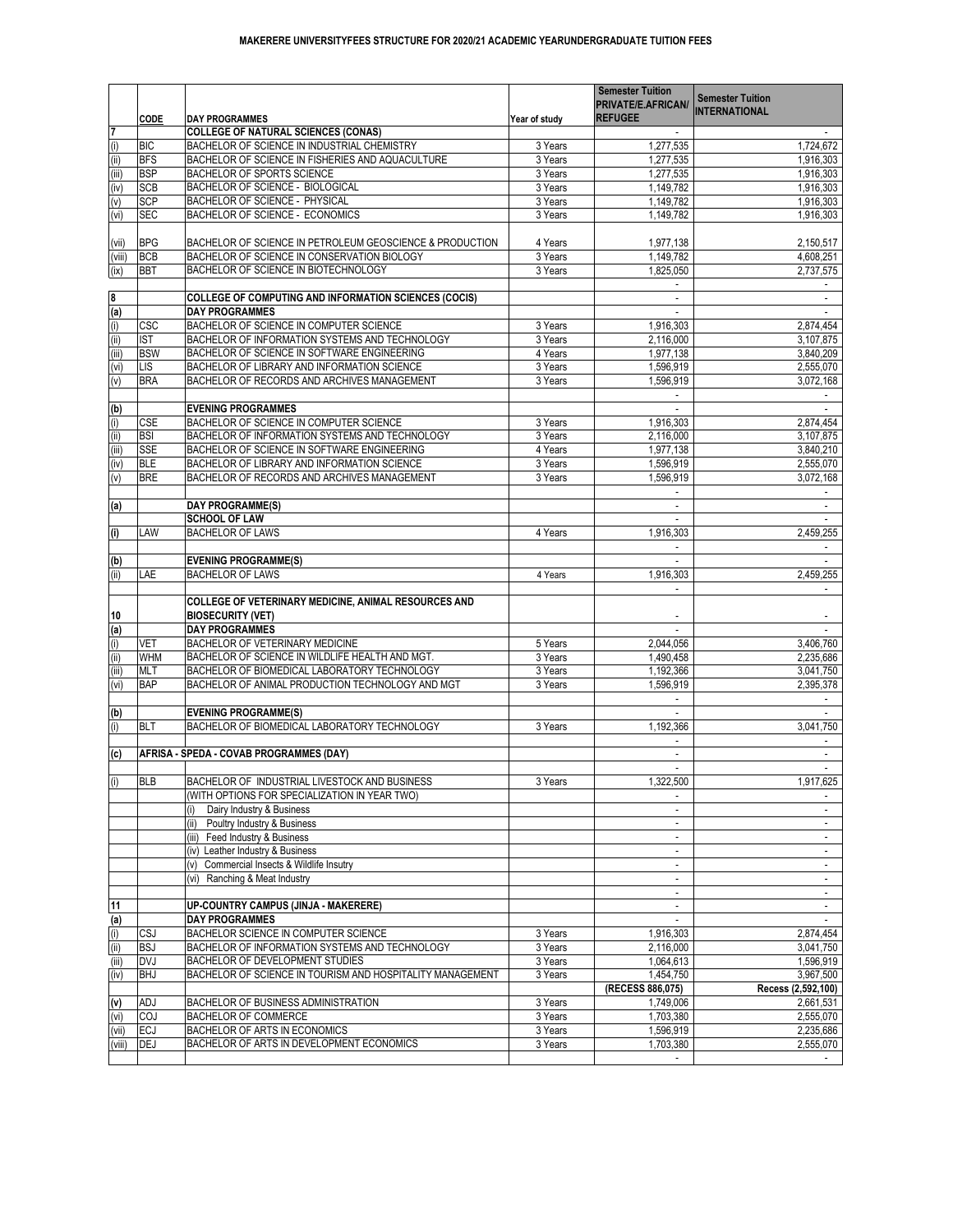|        |             |                                                           |               | <b>Semester Tuition</b><br>PRIVATE/E.AFRICAN/ | <b>Semester Tuition</b><br><b>INTERNATIONAL</b> |
|--------|-------------|-----------------------------------------------------------|---------------|-----------------------------------------------|-------------------------------------------------|
|        | <b>CODE</b> | <b>DAY PROGRAMMES</b>                                     | Year of study | <b>REFUGEE</b>                                |                                                 |
| (b)    |             | <b>AFTERNOON PROGRAMMES</b>                               |               |                                               |                                                 |
|        |             |                                                           |               |                                               |                                                 |
| (i)    | <b>JCA</b>  | BACHELOR SCIENCE IN COMPUTER SCIENCE                      | 3 Years       | 1,916,303                                     | 2,874,454                                       |
| (i)    | <b>BIA</b>  | BACHELOR OF INFORMATION SYSTEMS AND TECHNOLOGY            | 3 Years       | 2,116,000                                     | 3,041,750                                       |
| (iii)  | <b>JDA</b>  | BACHELOR OF DEVELOPMENT STUDIES                           | 3 Years       | 1,064,613                                     | 1,596,919                                       |
| (iv)   | <b>BJA</b>  | BACHELOR OF SCIENCE IN TOURISM AND HOSPITALITY MANAGEMENT | 3 Years       | 1,454,750                                     | 3,967,500                                       |
|        |             |                                                           |               | (RECESS 886,075)                              | Recess (2,592,100)                              |
| (v)    | <b>JAA</b>  | <b>BACHELOR OF BUSINESS ADMINISTRATION</b>                | 3 Years       | 1,749,006                                     | 2,661,531                                       |
| (vi)   | <b>JOA</b>  | <b>BACHELOR OF COMMERCE</b>                               | 3 Years       | 1,703,380                                     | 2,555,070                                       |
| (vii)  | <b>JEA</b>  | BACHELOR OF ARTS IN ECONOMICS                             | 3 Years       | 1,596,919                                     | 2,235,686                                       |
| (viii) | <b>BDA</b>  | BACHELOR OF ARTS IN DEVELOPMENT ECONOMICS                 | 3 Years       | 1,703,380                                     | 2,555,070                                       |

| 12                |            | <b>MAKERERE UNIVERSITY BUSINESS SCHOOL (MUBS)</b>      | Year of      | Ugandans,                   | International |
|-------------------|------------|--------------------------------------------------------|--------------|-----------------------------|---------------|
|                   |            |                                                        | study        | E.A. & S. Sudan             |               |
|                   |            |                                                        |              | <b>(Tuition Fees</b>        |               |
|                   |            |                                                        |              | per semester in UGX)        |               |
| (a)               |            | <b>DAY PROGRAMMES</b>                                  |              |                             |               |
|                   |            |                                                        |              |                             |               |
| (i)               | <b>COM</b> | <b>BACHELOR OF COMMERCE</b>                            | 3 Years      | 1,120,000                   | \$679         |
| (ii)              | <b>BBD</b> | <b>BACHELOR OF BUSINESS ADMINISTRATION</b>             | 3 Years      | 1,150,000                   | \$679         |
| (iii)             | <b>BHM</b> | BACHELOR OF HUMAN RESOURCE MANAGEMENT                  | 3 Years      | 1,085,000                   | \$679         |
| (iv)              | <b>BIB</b> | <b>BACHELOR OF INTERNATIONAL BUSINESS</b>              | 3 Years      | 1,085,000                   | \$679         |
| (v)               | <b>BLH</b> | BACHELOR OF LEISURE AND HOSPITALITY MANAGEMENT         | 3 Years      | 1,046,250                   | \$679         |
| (vi)              | <b>BBC</b> | <b>BACHELOR OF BUSINESS COMPUTING</b>                  | 3 Years      | 1,155,000                   | \$722.4       |
| (vii)             | <b>PSM</b> | BACHELOR OF PROCUREMENT AND SUPPLY CHAIN MGT           | 3 Years      | 1,085,000                   | \$679         |
| (viii)            | <b>BRM</b> | <b>BACHELOR OF REAL ESTATE BUSINESS MANAGEMENT</b>     | 3 Years      | 1,080,000                   | \$700         |
| (ix)              | <b>BLG</b> | BACHELOR OF LEADERSHIP AND GOVERNANCE                  | 3 Years      | 1,080,000                   | \$700         |
| (x)               | <b>BEC</b> | <b>BACHELOR OF ARTS IN ECONOMICS</b>                   | 3 Years      | 1,046,250                   | \$679         |
| (x <sub>i</sub> ) | <b>BSF</b> | <b>BACHELOR OF SCIENCE IN FINANCE</b>                  | 3 Years      | 1,080,000                   | \$700         |
| (xii)             | <b>BSA</b> | <b>BACHELOR OF SCIENCE IN ACCOUNTING</b>               | 3 Years      | 1,046,250                   | \$679         |
| (xiii)            | <b>BTT</b> | BACHELOR OF TRAVEL AND TOURISM MANAGEMENT              | 3 Years      | 1,046,250                   | \$808         |
| (xiv)             | <b>BES</b> | BACHELOR OF ENTREPRENUERSHIP AND SMALL BUSINESS MGT    | 3 Years      | 1,046,250                   | \$679         |
| (xv)              | <b>BUS</b> | BACHELOR OF BUSINESS STATISTICS                        | 3 Years      | 1,046,250                   | \$679         |
| (xvi)             | <b>BIM</b> | BACHELOR OF OFFICE & INFORMATION MANAGEMENT            | 3 Years      | 1,155,000                   | \$679         |
| (xvii)            | <b>BSM</b> | <b>BACHELOR OF SCIENCE IN MARKETING</b>                | 3 Years      | 1,046,250                   | \$679         |
| (xviii)           | <b>BCM</b> | BACHELOR OF CATERING AND HOTEL MANAGEMENT              | 3 Years      | 1,190,000                   | \$809.2       |
|                   |            |                                                        |              |                             |               |
| (b)               |            | <b>EVENING PROGRAMMES</b>                              |              |                             |               |
|                   |            |                                                        |              |                             |               |
| (i)               | <b>COB</b> | <b>BACHELOR OF COMMERCE</b>                            | 3 Years      | 1,120,000                   | \$679         |
| (ii)              | <b>BBA</b> | <b>BACHELOR OF BUSINESS ADMINISTRATION</b>             | 3 Years      | 1,150,000                   | \$679         |
| (iii)             | <b>BHE</b> | BACHELOR OF HUMAN RESOURCE MANAGEMENT                  | 3 Years      | 1,085,000                   | \$679         |
| (iv)              | <b>BTB</b> | <b>BACHELOR OF INTERNATIONAL BUSINESS</b>              | 3 Years      | 1,085,000                   | \$679         |
| (v)               | <b>BBE</b> | <b>BACHELOR OF BUSINESS COMPUTING</b>                  | 3 Years      | 1,155,000                   | \$722.4       |
| (vi)              | <b>PSC</b> | BACHELOR OF PROCUREMENT AND SUPPLY CHAIN MGT           | 3 Years      | 1,085,000                   | \$679         |
| (vii)             | <b>BME</b> | <b>BACHELOR OF SCIENCE IN MARKETING</b>                | 3 Years      | 1,046,250                   | \$679         |
| (viii)            | <b>TLM</b> | BACHELOR OF TRANSPORT AND LOGISTICS MANAGEMENT         | 3 Years      | 1,085,000                   | \$700         |
| (ix)              | <b>ACC</b> | <b>BACHELOR OF SCIENCE IN ACCOUNTING</b>               | 3 Years      | 1,046,250                   | \$679         |
| (x)               | <b>BOM</b> | <b>BACHELOR OF OFFICE &amp; INFORMATION MANAGEMENT</b> | 3 Years      | 1,155,000                   | \$679         |
| (xi)              | <b>LGM</b> | BACHELOR OF LEADERSHIP AND GOVERNANCE                  | 3 Years      | 1,080,000                   | \$700         |
|                   |            |                                                        |              |                             |               |
|                   |            |                                                        |              |                             |               |
| 13                |            | <b>UP-COUNTRY CAMPUSES (MUBS)</b>                      |              |                             |               |
|                   |            |                                                        |              |                             |               |
|                   |            | <b>ARUA</b>                                            |              |                             |               |
| (a)               |            | <b>EVENING PROGRAMMES</b>                              | Year of      | <b>Ugandans</b>             | International |
|                   |            |                                                        | <b>Study</b> | E.A. & S. Sudan             |               |
|                   |            |                                                        |              | (Tuition Fees per Semester) |               |
| (i)               | <b>BSU</b> | <b>BACHELOR OF BUSINESS ADMINISTRATION</b>             | 3 Years      | 775,000                     | \$485         |
| (i)               | PSU        | BACHELOR OF PROCUREMENT & SUPPLY CHAIN MGT.            | 3 Years      | 775,000                     | \$485         |
| (iii)             | <b>EEA</b> | BACHELOR OF ENTREPRENUERSHIP & SMALL BUSINESS MGT      | 3 Years      | 1,046,250                   | \$679         |
| (iv)              | <b>ASA</b> | BACHELOR OF SCIENCE IN ACCOUNTING                      | 3 Years      | 1,046,250                   | \$679         |
|                   |            |                                                        |              |                             |               |
| $\mathbf{2}$      |            | <b>JINJA</b>                                           |              |                             |               |
|                   |            |                                                        |              |                             |               |
| (a)               |            | <b>DAY PROGRAMMES</b>                                  |              |                             |               |
| (i)               | <b>HSJ</b> | <b>BACHELOR OF HUMAN RESOURCE MANAGEMENT</b>           | 3 Years      | 770,000                     | \$485         |
| (ii)              | <b>CRJ</b> | BACHELOR OF PROCUREMENT & SUPPLY CHAIN MGT.            | 3 Years      | 770,000                     | \$485         |
| (iii)             | <b>BRC</b> | BACHELOR OF CATERING AND HOTEL MANAGEMENT              | 3 Years      | 1,190,000                   | \$809.2       |
| (iv)              | <b>BRJ</b> | <b>BACHELOR OF BUSINESS ADMINISTRATION</b>             | 3 Years      | 770,000                     | \$485         |
| $\overline{(v)}$  | <b>BJO</b> | <b>BACHELOR OF COMMERCE</b>                            | 3 Years      | 770,000                     | \$485         |
| (vi)              | <b>BEJ</b> | BACHELOR OF ENTREPRENUERSHIP & SMALL BUSINESS MGT      | 3 Years      | 1,046,250                   | \$679         |
| (vii)             | <b>BBJ</b> | <b>BACHELOR OF BUSINESS COMPUTING</b>                  | 3 Years      | 1,155,000                   | \$722.4       |
| (viii)            | <b>BJS</b> | BACHELOR OF SCIENCE IN ACCOUNTING                      | 3 Years      | 1,046,250                   | \$679         |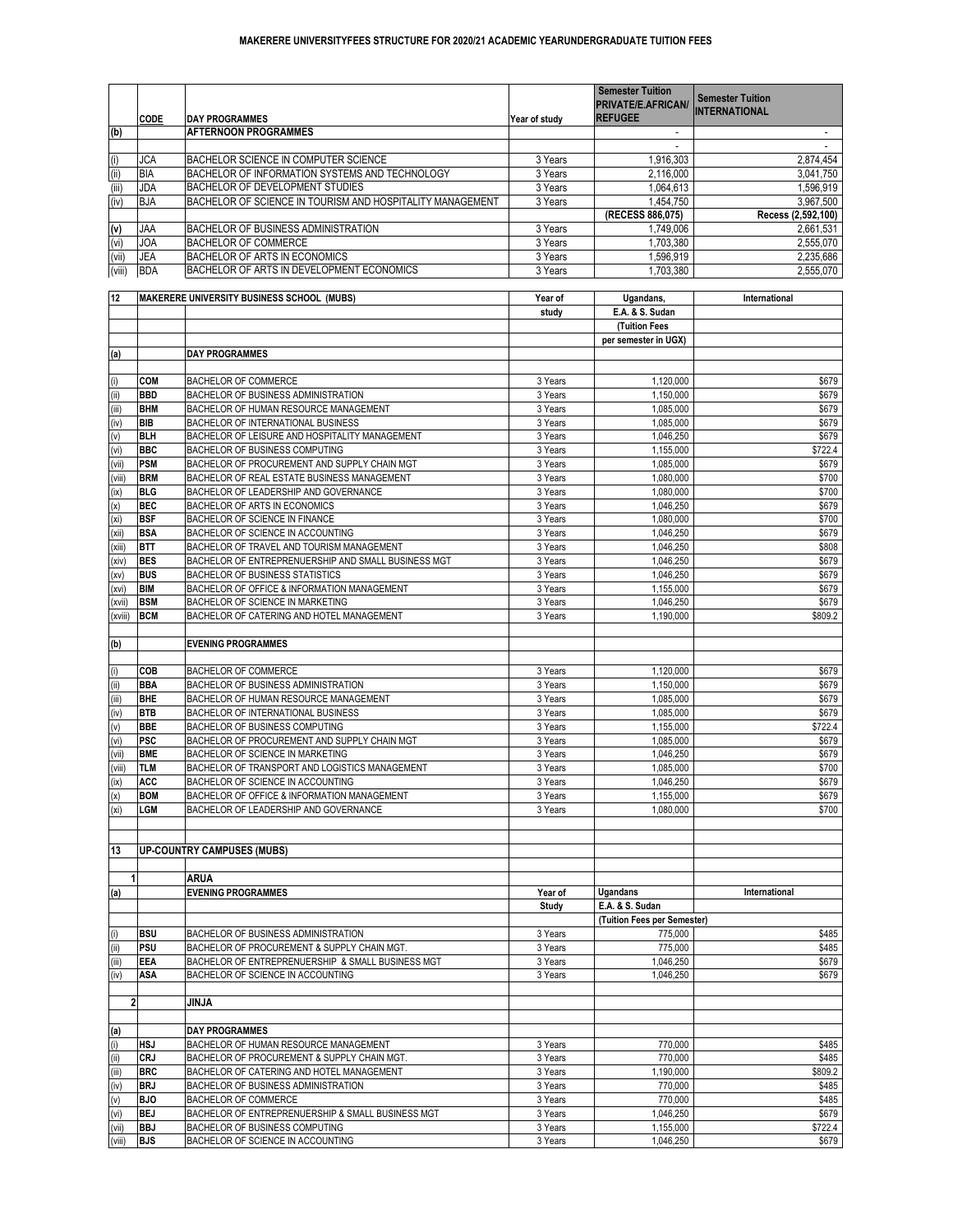|       |             |                                                     |               | <b>Semester Tuition</b>                     | <b>Semester Tuition</b> |
|-------|-------------|-----------------------------------------------------|---------------|---------------------------------------------|-------------------------|
|       |             |                                                     |               | <b>PRIVATE/E.AFRICAN/</b><br><b>REFUGEE</b> | <b>INTERNATIONAL</b>    |
|       | <b>CODE</b> | <b>DAY PROGRAMMES</b>                               | Year of study |                                             |                         |
| (b)   |             | <b>EVENING PROGRAMMES</b>                           |               |                                             |                         |
| (i)   | <b>HSO</b>  | <b>BACHELOR OF HUMAN RESOURCE MANAGEMENT</b>        | 3 Years       | 770,000                                     | \$485                   |
| (i)   | <b>BRO</b>  | <b>BACHELOR OF BUSINESS ADMINISTRATION</b>          | 3 Years       | 770,000                                     | \$485                   |
| (iii) | <b>CRO</b>  | BACHELOR OF PROCUREMENT & SUPPLY CHAIN MANAGEMENT   | 3 Years       | 770,000                                     | \$485                   |
| (iv)  | <b>BJJ</b>  | <b>BACHELOR OF COMMERCE</b>                         | 3 Years       | 770,000                                     | \$485                   |
| (v)   | <b>JBB</b>  | BACHELOR OF ENTREPRENUERSHIP AND SMALL BUSINESS MGT | 3 Years       | 1,046,250                                   | \$679                   |
| (vi)  | <b>BJB</b>  | <b>BACHELOR OF BUSINESS COMPUTING</b>               | 3 Years       | 1,155,000                                   | \$722.4                 |
|       |             |                                                     |               |                                             |                         |
| 3     |             | <b>MBARARA</b>                                      |               |                                             |                         |
|       |             |                                                     |               |                                             |                         |
| (a)   |             | <b>DAY PROGRAMMES</b>                               |               |                                             |                         |
| (i)   | <b>HNM</b>  | BACHELOR OF HUMAN RESOURCE MANAGEMENT               | 3 Years       | 770,000                                     | \$485                   |
| (iii) | <b>CMM</b>  | <b>BACHELOR OF COMMERCE</b>                         | 3 Years       | 770,000                                     | \$485                   |
| (iii) | PMM         | BACHELOR OF PROCUREMENT & SUPPLY CHAIN MGT.         | 3 Years       | 770,000                                     | \$485                   |
| (iv)  | <b>BMM</b>  | <b>BACHELOR OF BUSINESS ADMINISTRATION</b>          | 3 Years       | 770,000                                     | \$485                   |
| (v)   | <b>BMA</b>  | <b>BACHELOR OF SCIENCE IN ACCOUNTING</b>            | 3 Years       | 1,046,250                                   | \$679                   |
| (vi)  | <b>MTM</b>  | BACHELOR OF TRAVEL AND TOURISM MANAGEMENT           | 3 Years       | 1,046,250                                   | \$808                   |
|       |             |                                                     |               |                                             |                         |
| (b)   |             | <b>EVENING PROGRAMME(S)</b>                         |               |                                             |                         |
|       |             |                                                     |               |                                             |                         |
| (i)   | <b>BNM</b>  | <b>BACHELOR OF BUSINESS ADMINISTRATION</b>          | 3 Years       | 770,000                                     | \$485                   |
|       |             |                                                     |               |                                             |                         |
| Δ     |             | <b>MBALE</b>                                        |               |                                             |                         |
| (a)   |             | <b>DAY PROGRAMMES</b>                               |               |                                             |                         |
| (i)   | <b>BML</b>  | <b>BACHELOR OF BUSINESS ADMINISTRATION</b>          | 3 Years       | 770,000                                     | \$485                   |
| (iii) | <b>PML</b>  | BACHELOR OF PROCUREMENT & SUPPLY CHAIN MGT.         | 3 Years       | 770,000                                     | \$485                   |
| (iv)  | <b>HML</b>  | BACHELOR OF HUMAN RESOURCE MANAGEMENT               | 3 Years       | 770,000                                     | \$485                   |

#### **NB:**

**THE TUTION FEES AS FOLLOWS:**

|     | 1. MAKERERE UNIVERSITY (FUNCTIONAL FEES)                                                                                       | <b>Ugandans</b>                    | <b>International</b> |
|-----|--------------------------------------------------------------------------------------------------------------------------------|------------------------------------|----------------------|
|     |                                                                                                                                | E.A. &                             |                      |
|     |                                                                                                                                | (Tuition Fees per Semester in UGX) |                      |
|     |                                                                                                                                | S. Sudan                           |                      |
|     | Semester One<br>(a)                                                                                                            | Shs.860,954                        | Shs.1,516,253        |
|     | Semester Two<br>(b)                                                                                                            | Shs.132,250                        | Shs.132,250          |
|     | (c) National Council for Higher Education Fees (Per Year)                                                                      | Shs.20,000/=                       | Shs.20,000/=         |
| NB: | Internship/Field Attachment Fee of Shs.132,250/= Per Semester is payable in Year I, Semester I and II for Administrative Cost. |                                    |                      |
|     |                                                                                                                                |                                    |                      |
|     | 2. MAKERERE UNIVERSITY BUSINESS SCHOOL (FUNCTIONAL FEES)                                                                       |                                    |                      |
|     | (a) Semester One and Two                                                                                                       | Shs.740,500/=                      | \$.596               |
|     | (b) National Council for Higher Education Fees (Per Year)                                                                      | Shs.20,000/=                       | Shs.20,000/=         |
|     | 3. MAKERERE UNIVERSITY BUSINESS SCHOOL (Up Country Study Centres) - FUNCTIONAL FEES                                            |                                    |                      |
|     | (a) Semester One and Two                                                                                                       | Shs.740,500/=                      | \$.596               |
|     | (b) National Council for Higher Education Fees (Per Year)                                                                      | Shs.20,000/=                       | Shs.20,000/=         |

# **NOTE THAT EACH STUDENT SHALL BE REQUIRED TO PAY NON-REFUNDABLE FUNCTIONAL FEES IN ADDITION TO**